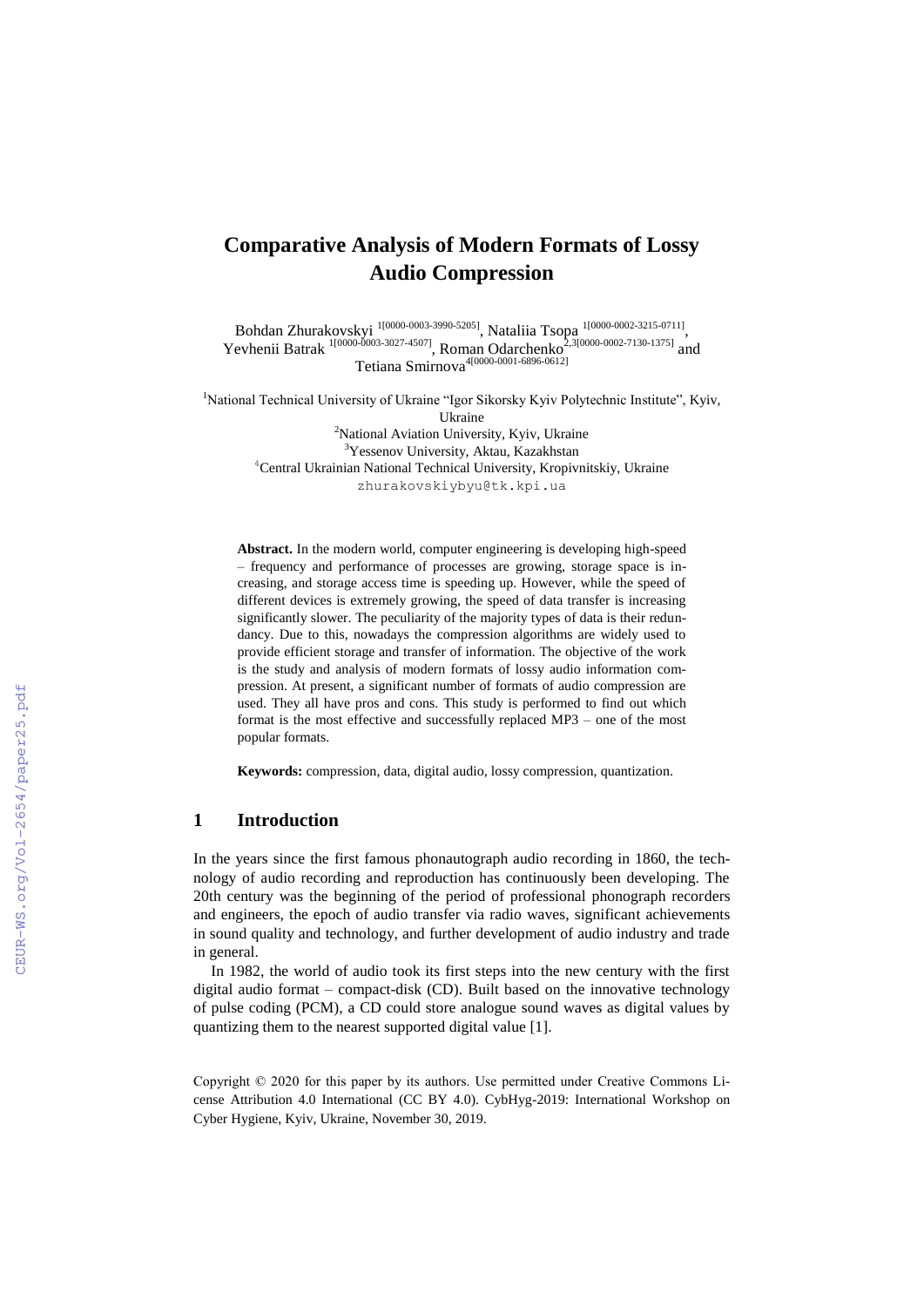Pulse Code Modulation (PCM) caused a new era of innovations for digital audio formats. Modern codecs like MP3 and WAV were growing in intensity during the decade. At the beginning of the 2000s, the first wave of lossless audio codecs, which increased the digital quality but led to big file sizes, occurred.

However, these formats were not ready for the capturing of markets by MP3 players at the beginning of the 2000s. iPod Apple and other similar devices introduced the world of digital audio to millions of people, and MP3 became a standard for sound reproduction all over the world. Today MP3 has become out-of-date and is no longer supported. Currently, there is a significant number of audio codecs, which are used in different industries. They all have pros and cons. The objective of this work is the study and analysis of modern formats of lossy audio information compression to define the most effective that could replace MP3 – one of the most popular formats.

The most advanced and standard codecs have been chosen for review in this work. This list includes MP3, AAC and OGG (Vorbis and Opus).

# **2 Statement of the research problem**

#### **2.1 MPEG-1 Audio Layer3**

The history of MP3 began back in 1987 when Fraunhofer Institute started to work with audio coding as part of the Digital Audio Broadcasting (DAB) project.

In 1988, Motion Pictures group of experts was created, and in 1992, Audio Layer 3 standard was created based on Fraunhofer developments.

Fraunhofer released the first MP3 player, but it was not very easy to use. Soon the AMP free player appeared, which was designed by university students, and after the development of user interfaces for Windows, Mac-WinAMP and MacAMP music became an admiration that ended as Napster, iTunes and similar Internet services.

The reasons why MPEG-1 Layer-3 compression technology, in particular, became the main one are the following [2]:

1. Open standard. The specification is available (for a separate fee) to everyone interested in the standard implementation. While there is a range of patents that include MPEG Audio coding and decoding, all owners have declared that they licenced patents under reasonable terms for everyone. There is no separate company that owns the standard. There is a public example of code realization, created to avoid text misunderstandings of the standard. The format is well defined. Except for some incomplete realizations, there are no problems with the interaction of hardware and software from different providers.

2. Coders and decoders availability. Initially generated by the demands of professional use for radio broadcasting, hardware (DSP) and software decoders have been available for many years.

3. The popularity of other necessary related technologies. Main MP3 characteristics.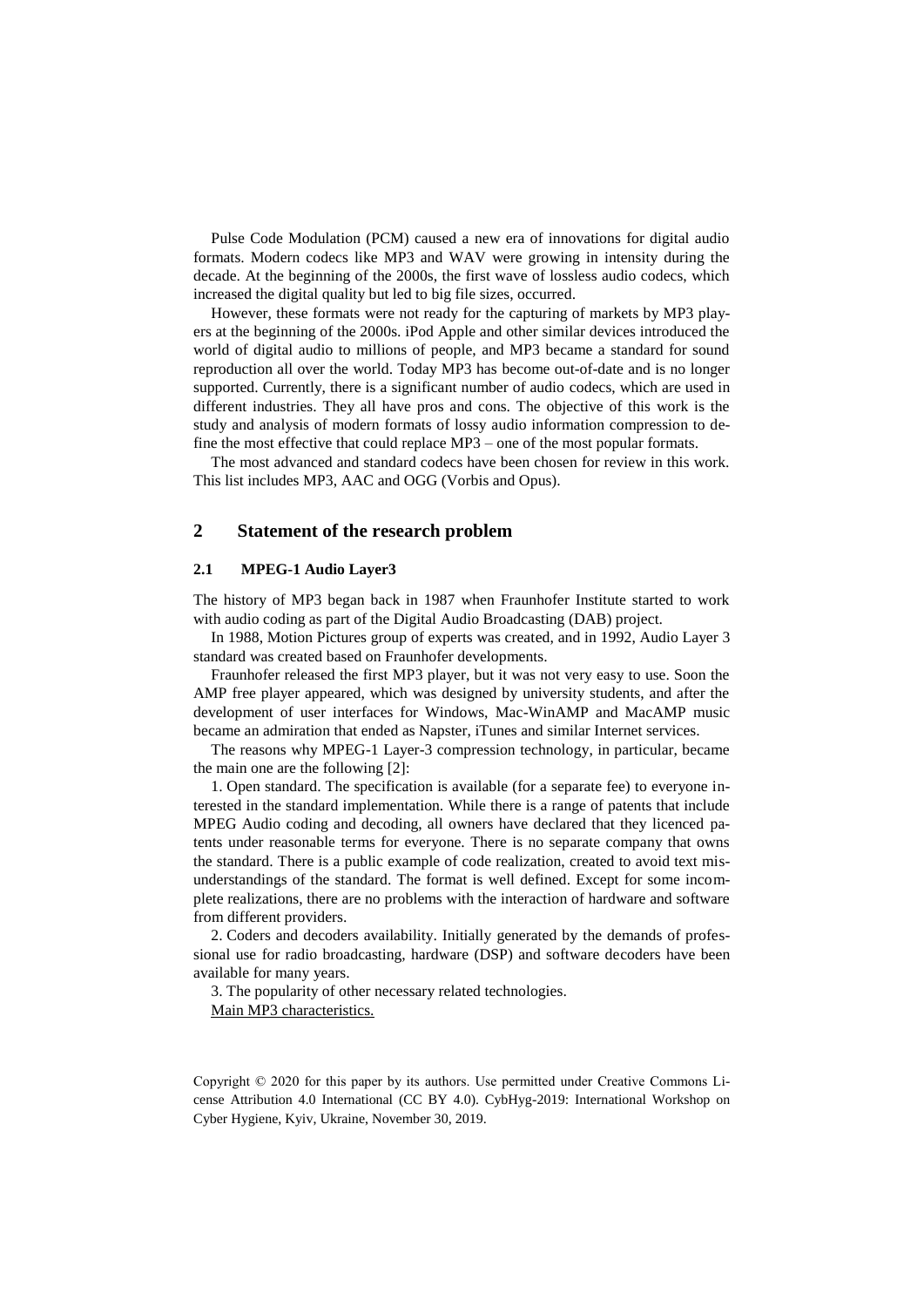1. Filterbank used in MP3 belongs to the class of hybrid banks of filters. It is built by combining two different kinds of filterbank: at first multiphase filterbank, then an additional one – modified discrete cosine transform (MDCT).

2. The psychoacoustic model mainly defines the realization quality of this coder. Additional work has been done in this part of the coder since the appearance of the original version.

3. The psychoacoustic model uses a separate filterbank, which combines calculations of energy values (for masking calculation), and the main filterbank. The output of the psychoacoustic model consists of the values of the masking threshold or the allowed noise for each frequency band. In MP3, these bands are approximately equivalent to the critical bands of human hearing. If the quantization noise can be restricted by the values of the lower threshold of masking for each frequency band, then the compression result must not differ from the original signal.

4. Quantized values are coded by Huffman coding. The optimal Huffman table is selected from the range of available variants for the adaptation of coding process with different local statistics. Different Huffman code tables may be selected for different parts of the spectrum to get even better adaptation to signal statistics. Since Huffman coding is the method with variable code length, and the noise formation is necessary for quantization noise to be lower than the masking threshold, the level value (that defines the size of quantization step) and the spectral values (that define the noise level for each band) are applied to the actual quantization.

MP3 has three compression modes:

1) CBR (constant bitrate) – compression with constant bitrate.

2) VBR (variable bitrate) – bitrate may change over time for its use optimization.

3) ABR (average bitrate) – average bitrate, a combination of the later ones.

Main MP3 defects.

Unlike analogue equipment of FM-broadcasting, psychoacoustic compression methods using too low bitrate or incorrect parameters demonstrate the defects, which in most cases differ from the noise or distortions we are all used to.

*Loss of bandwidth.* If a coder runs out of bits, other words it does not find the path for the coding of sound data unit with the necessary precision (e. g. allowed noise per critical frequency band) in the scope of the allowed bitrate, some frequencies may be equated to zero (removed). The most common manifestation of this is situations in which some high-frequency content was lost. If the loss of bandwidth is not constant but changes from frame to frame (e. g. every 24 ms), the effect becomes less significant than in the case of a constant decrease of bandwidth.

*Echoes before the signal.* This is a very common and known artefact for psychoacoustic systems of high frequency coding. The principal coding artefact is the noise that spreads for a while before the sound event, which causes masking.

*Roughness.* There is a discrepancy between the time permission of the coder (at least in a more effective "normal unit" mode), and the demand resulted from the temporary signal structure, especially in case of low bit frequencies and low discretization frequencies. This effect is the most observable for verbal signals and during listening via earphones. The effect is sometimes called a "double word" because one voice may sound like the recording is made twice and these two variants are overlapped.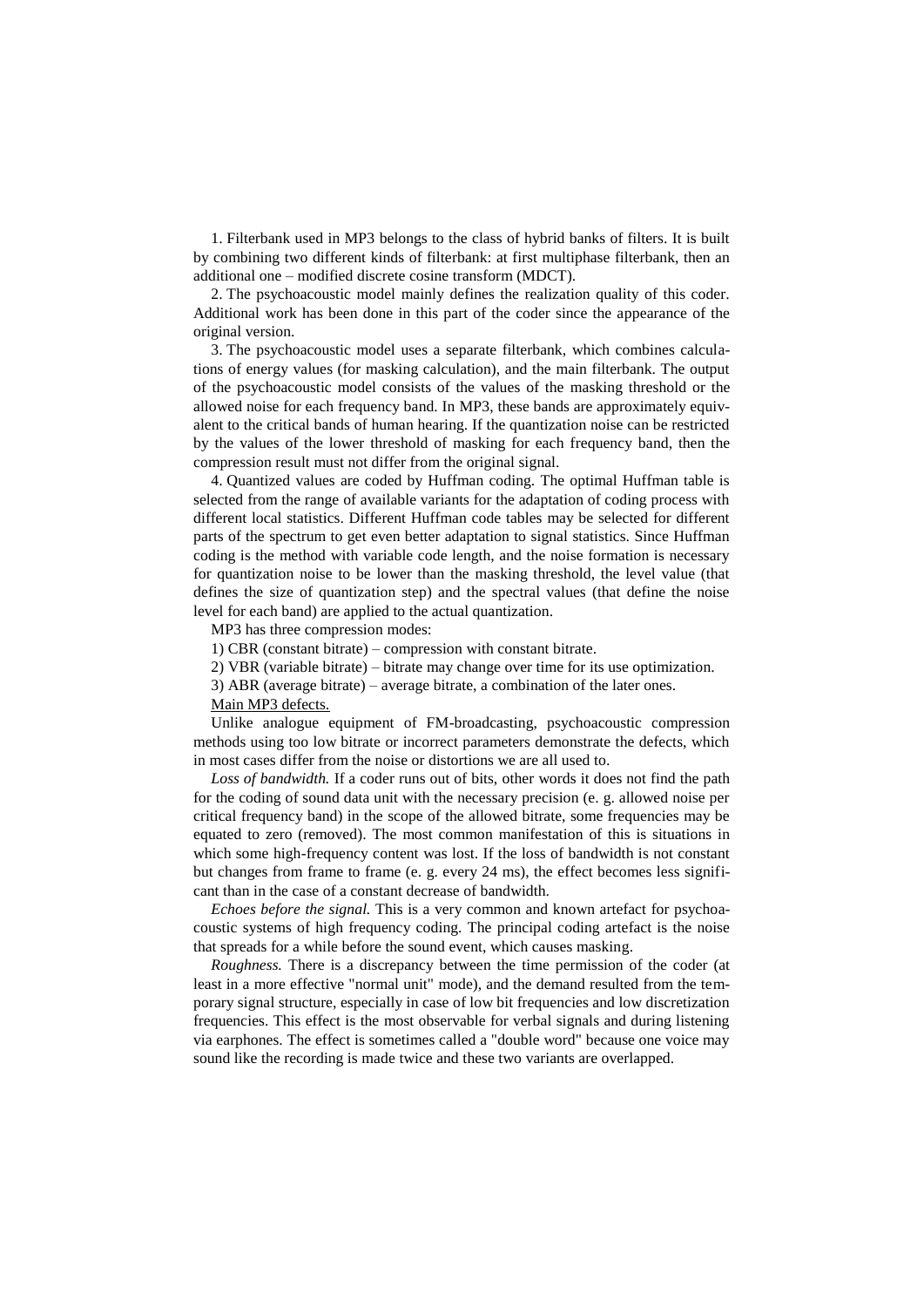The last and the most significant defect of MP3 is that it is not developing and is not supported anymore. This process started back in 1995, not long before the first successful practical realization. From this moment, the standard has not been changing, and only the coders have been improving (to be more exact, their psychoacoustic model) by efforts of different companies. As of 2019, the potential development of the format is officially revoked, though it remains the most common format of lossy audio compression.

# **2.2 Advanced audio coding**

The first version of Advanced AudioCoding was standardized in 1994 as a part of the MPEG-2 standard. Based on the development experience of MP3 and other codecs, the primary authors, AT&T, Dolby, Fraunhofer IIS and Sony, have started to create the modern audio codec from scratch.

In comparison to MPEG-2, the MPEG-4 standard defines a set of coding tools, which can be combined to comply with requirements in the best way. Some combinations for different programs are defined in the MPEG-4 standard as profiles. The MPEG-2 AAC codec was expanded into the MPEG-4 standard using adding the tools of psychoacoustic noise suppression (PNS), spectral band replication (SBR) and parameterised stereo (PS) [3].

The main MPEG-4 AAC profile is "AAC profile" (see Fig. 1), which is usually represented as AAC-LC (standard with low complexity). The most famous implementation of this profile is iTunes. The combination of AAC-LC with SBR tool has caused the appearance of high-efficient AAC (HE-AAC). The SBR tool expands the efficiency of coding, especially at low bitrates [4].



#### **Fig.1.** AAC profiles.

For further improvement of coding efficiency, HE-AAC may be combined with the PS (see Fig. 2) tool to create "High-Efficiency AAC v2" profile (HE-AAC v2). By creating a new profile by adding new tools to the main profile, the coder has all the tools necessary to create a bit flow. The same applies to the decoder. HE-AAC v2 decoder may decode AAC-LC, HE-AAC and HE-AAC v2 bit flow.

Copyright © 2020 for this paper by its authors. Use permitted under Creative Commons License Attribution 4.0 International (CC BY 4.0). CybHyg-2019: International Workshop on From the moment, the calculation complexity became insignificant for SBR and PS tools, all broadcasting standards, except for ISDB in Japan, define HE-AAC v2 profile as a standard to provide the listeners with the maximum quality. ISDB standard had been completed before the MPEG-4 standardization work was done, and therefore it is based on the MPEG-2 AAC standard. AAC low delay profile (AAC-LD) and

Cyber Hygiene, Kyiv, Ukraine, November 30, 2019.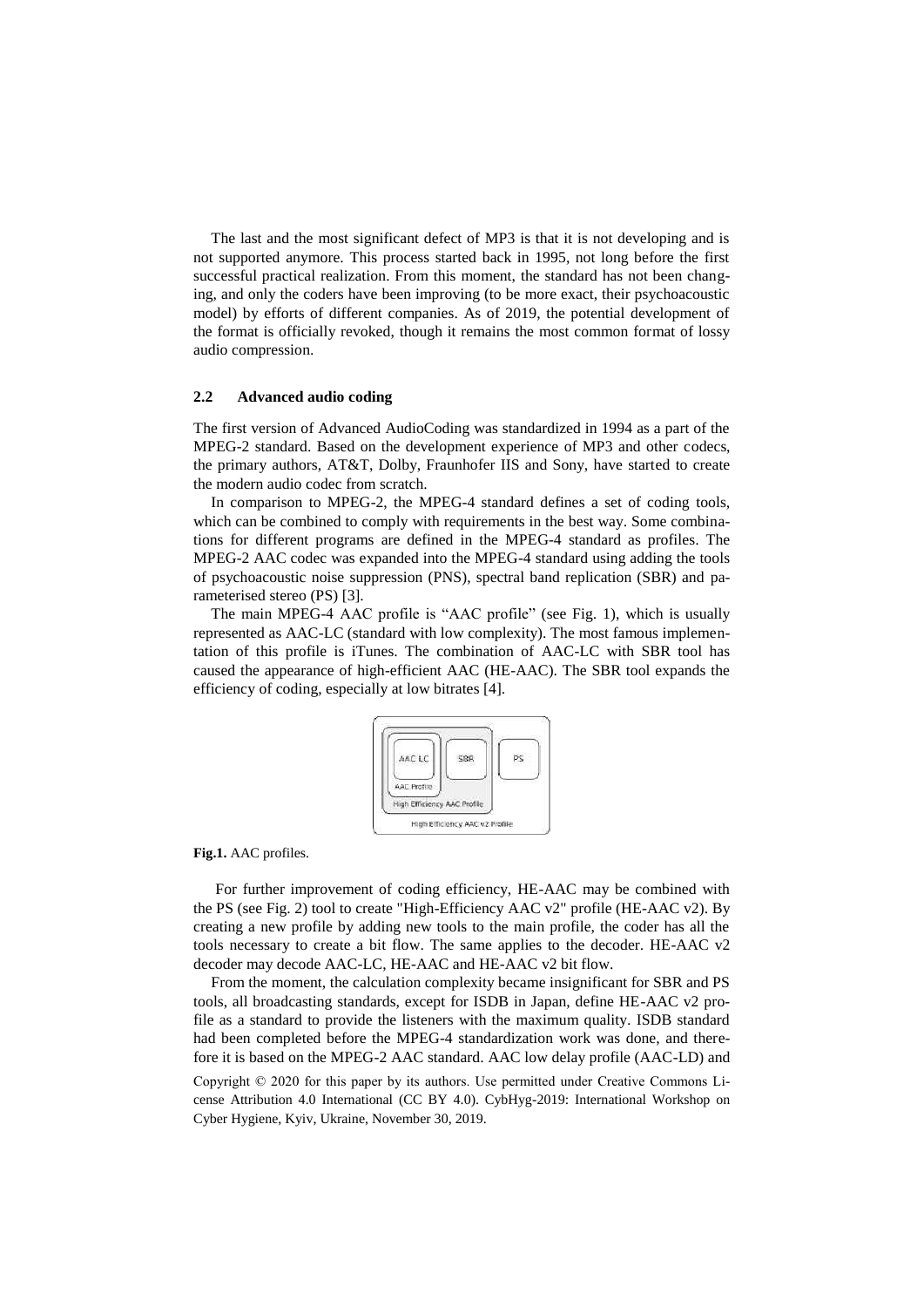the enhanced AAC low delay profile (AAC-ELD) were designed for communication apps, as well as for some types of attached links. While the coding delay of AAC-ELD is up to 15 ms, these codecs still provide excellent efficiency per bitrate. For the highest quality and archiving purposes, high-definition AAC profile (HD-AAC) provides scaled lossy audio compression.



**Fig.2.** PS tool operation.

Advantages of AAC vs MP3:

Higher discretization frequency (from 8 kHz to 96 kHz) vs MP3 (from 16 kHz to 48 kHz)

 Up to 48 channels (MP3 supports up to two channels in MPEG-1 mode and up to 5.1 channels in MPEG-2 mode)

Arbitrary bitrate and variable frame length

 Higher efficiency and more accessible filterbank (non-hybrid MP3 coding, AAC uses clean MDCT)

- Higher efficiency of coding for stationary signals
- Higher accuracy of coding for transitory signals
- Better processing of frequencies higher than 16 kHz
- More flexible supported stereo (PS tool)

 Additional modules (tools) added for compression efficiency increase. Modules may be combined into different coding profiles

### **2.3 Ogg: Opus**

Opus is the most recent codec of lossy audio compression, which was released in 2012 and designed to become the only standard for several allocations. Opus was created, taking into account the needs of the modern world, where the primary needs are high quality, and low delay adapted to network communications and lived musical performances. Its delay may be reduced to 5 ms compared to the majority of other codecs that are unlikely to provide even 100 ms delay.

Opus codec is based on two original independent developments. Xiph.org started to work on the codec named CELT in 2007 to reduce the gap between Vorbis (their audio codec for high bitrates) and Speex (their verbal codec) for programs where both high-quality sound and low delay are preferred. At the same time, Skype was working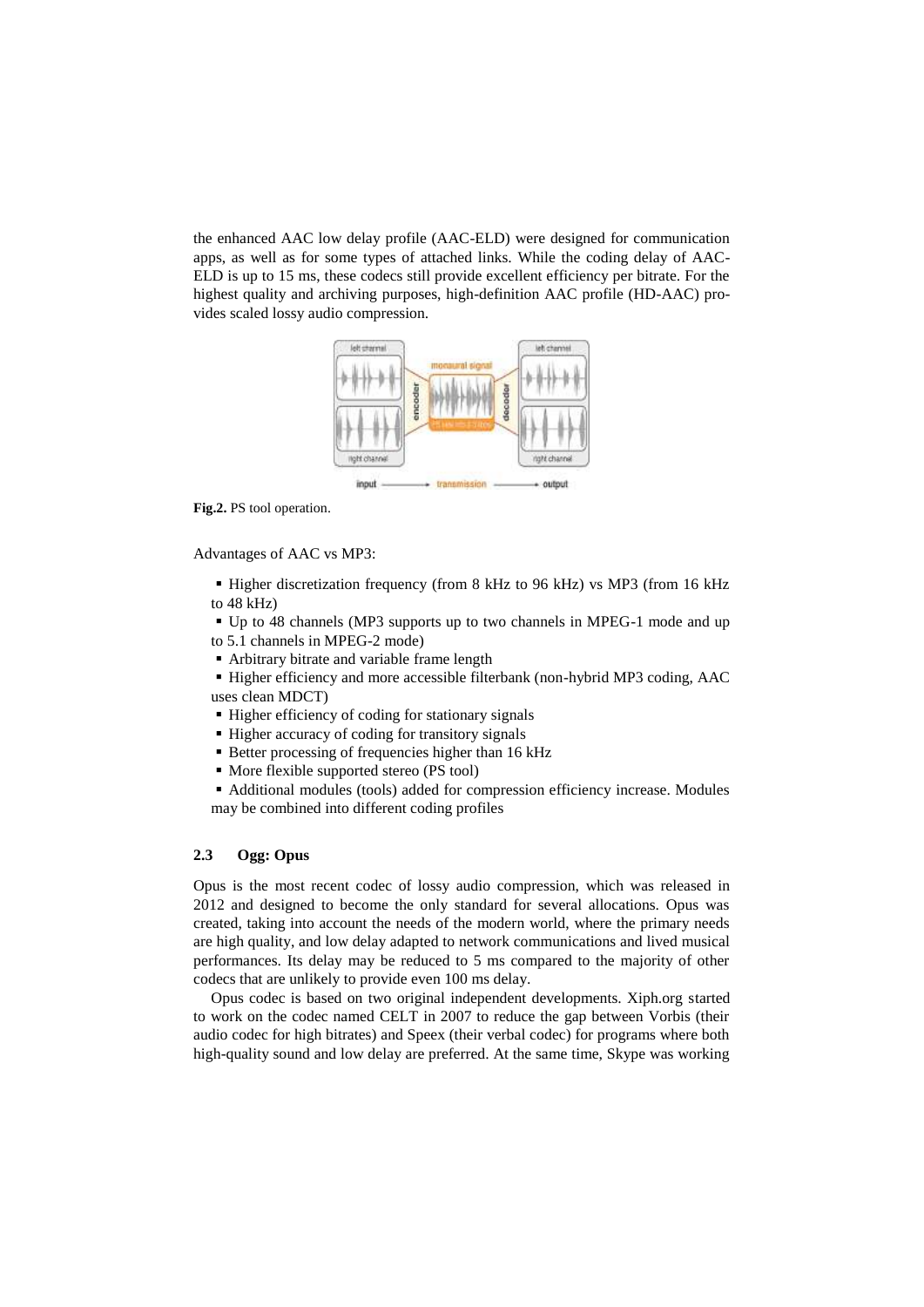on SILK program, a new generation codec for their VoIP software. After combining their efforts in 2010, the workgroup on Internet development (IEFT) approved Opus for standardization as RFC 6716 two years later, and on 11 September 2012, the first stable versions were released [5].

What makes Opus especially attractive for use is the fact that it combines the advantages of audio codecs specific to music and broadcasting [6]. That became possible due to parallel managing of two coders based on the modified CELT coder and enhanced SILK (see Fig. 3).



**Fig.3.** Opus coding and decoding process.

SILK codec, which is based on linear predictive coding (LPC), is primarily intended for speech transfer at the low delay, and that is why it is not well suited for music. CELT codec, on the other hand, is a broadband codec of general intended use, based on the modified discrete cosine transform (MDCT) [7] and coding purposes for both speech and music at higher bitrates.

To get the best of both worlds, Opus combines these two codecs in three different modes:

1. SILK mode is particularly suited for broadcasting from narrowband to the broadband range.

2. CELT mode is the mode for coding of music and other complex broadband information.

3. Opus also provides a hybrid model that uses CELT for high frequencies  $(> 8$ kHz) and SILK for low frequencies  $\langle \langle 8 \text{ kHz} \rangle$ . This mode may be used for speech coding with higher quality than the mode, which can provide only SILK.

The mode that is used is defined implicitly via selected bitrate (which, by the way, can be changed on-the-go). Future versions of the coder allow the algorithm of music/speech detection to inform about the mode selection automatically.

Advantages of Opus:

- Bitrate from 6 kbit/s to 510 kbit/s
- Discretization frequency from 8 kHz to 48 kHz
- Support of constant (CBR) and variable (VBR) bitrates
- Support for narrowband and broadband sound
- Support of voice and music, and different algorithm optimization for each
- Support of stereo and mono
- Capability to restore audio flow in case of frame loss (PLC)
- Support of up to 255 channels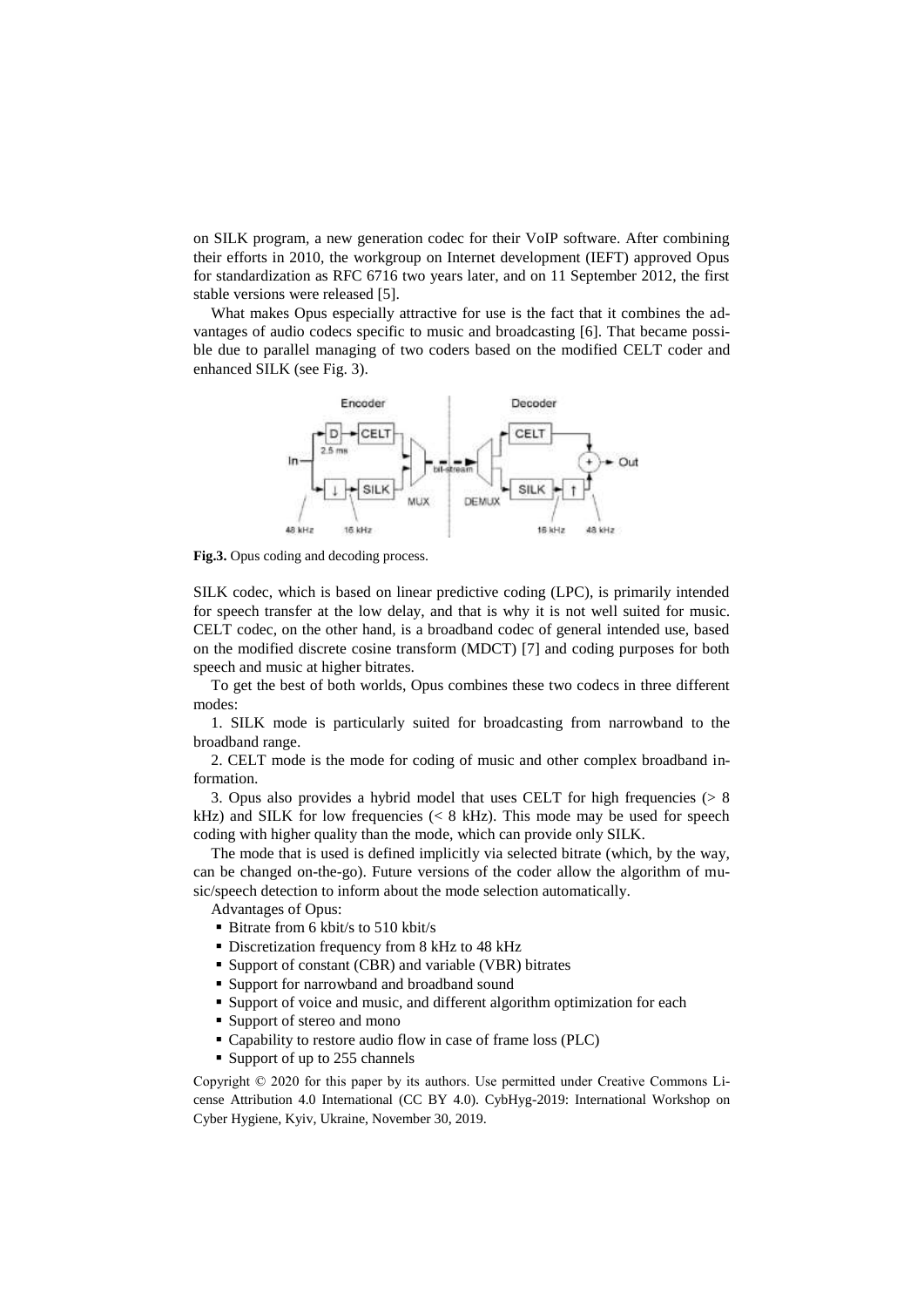Realizations with the use of arithmetic with drifting and fixed point

Codec is distributed under the BSD licence and is completely removed from all patent claims. Additionally, approved as an Internet standard. Opus may be used in any project, including commercial without sharing the content of the project.

## **2.4 Compression formats comparison**

In the beginning, diffident metrics were used for analysis. As a result, it was decided to choose for final comparison such characteristics as file size, and audio analysis of quality and spectrum. In addition, the use of codecs for different directions in the music industry was taken into account. For the file size parameter, each song was converted into each of the four formats in three different bitrates. This analysis of the file size metrics indicates how each coder is correlated with the others. The sound quality value was obtained by blind listening based on the results of own listening and the studies of Xiph team. Finally, the spectrum of each file was analysed to define how each codec performs separation of frequency scale bands. For the comparison of each codec, the lossless WAV format was used as a baseline.



**Fig.4.** File size of different compression formats for different types of audio information at 64 kbit/s bitrate.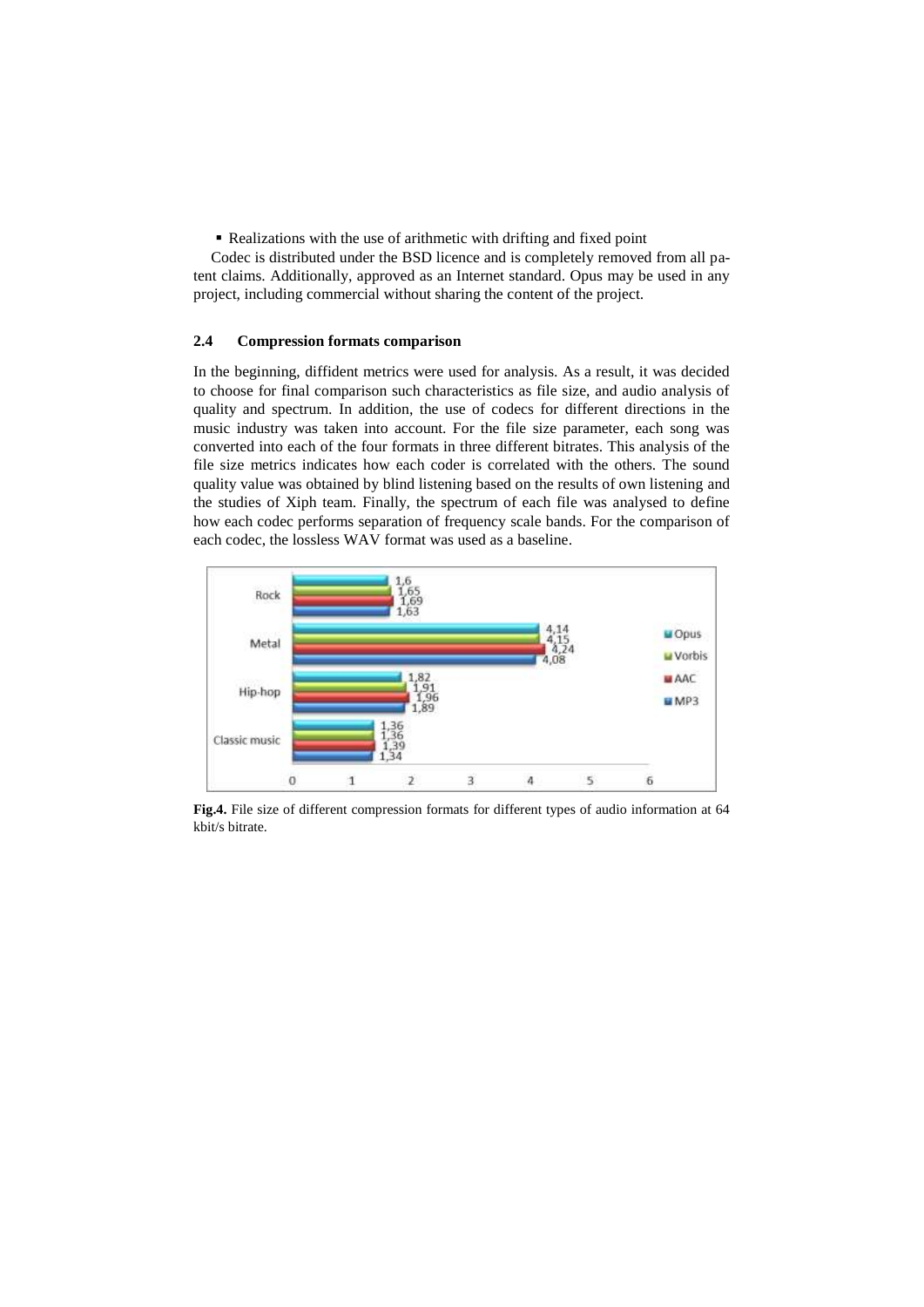

**Fig.5.** File size of different compression formats for different types of audio information at 128 kbit/s bitrate.



**Fig.6.** File size of different compression formats for different types of audio information at 192kbit/s bitrate.

These data show that MP3-codec creates a file of the smallest size and AAC creates the most important file that is true for all three bitrates. In general, the file size of different codecs almost equals to each other. Due to this factor, it can be stated that the analysis of file size metrics is not determinative.

The second test was performed by «blind listening». Each song was listened in three different bitrates.. An assessment table was created. After that, the results were summarised and sorted from the best to the worst.

**Table 1.** Table of sound quality assessment depending on the type of codec for different types of bitrates

| <b>Rating</b> | 64 kbit/s                                                                                      | $128$ kbit/s | $192$ kbit/s |
|---------------|------------------------------------------------------------------------------------------------|--------------|--------------|
|               | Copyright $\odot$ 2020 for this paper by its authors. Use permitted under Creative Commons Li- |              |              |

cense Attribution 4.0 International (CC BY 4.0). CybHyg-2019: International Workshop on Cyber Hygiene, Kyiv, Ukraine, November 30, 2019.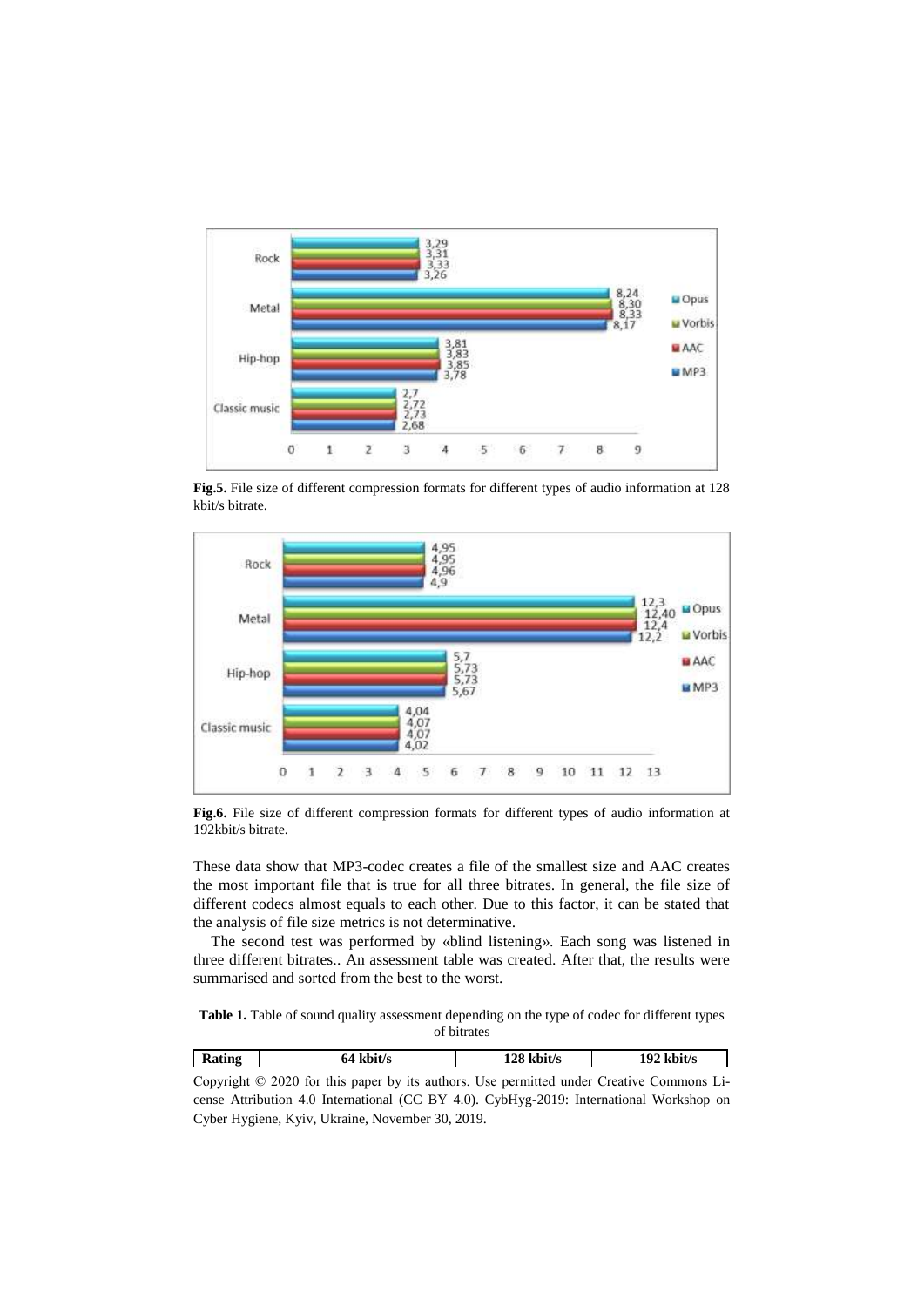|   | <b>Opus</b> | Opus   | Opus   |
|---|-------------|--------|--------|
| ↵ | Vorbis      | Vorbis | Vorbis |
| ມ | MP3         | MP3    | AAC    |
|   | AAC         | AAC    | MP3    |

The information mentioned above shows that Ogg codecs were the best in all bitrates and the last Ogg Opus codec became the winner. The second was MP3, followed by AAC. The reason why AAC occupied the last place is that it is better adapted to the audio compression with high bitrates and loses out to MP3 at low bitrates.

The analysis of the frequency spectrum of each song shows how well each code compression algorithm works in comparison to WAV and each other. Its shows when frequency cross-section of the codec leads to the loss of high-frequency part of the sound. Then codec with the biggest frequency range is the codec that provides the nearest reproduction value of the full frequency spectrum in comparison to noncompressed WAV with the range of approximately 22 kHz.

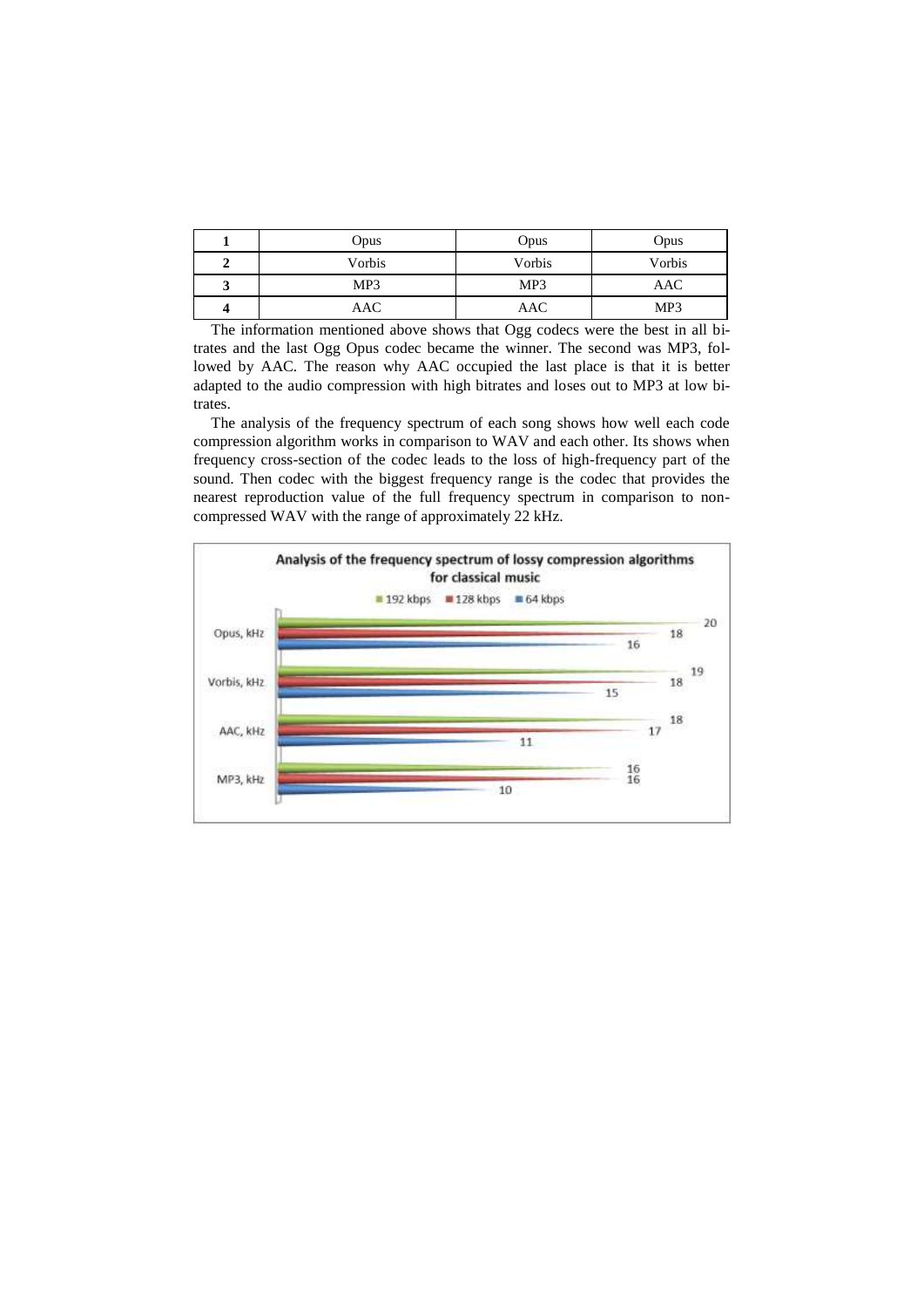

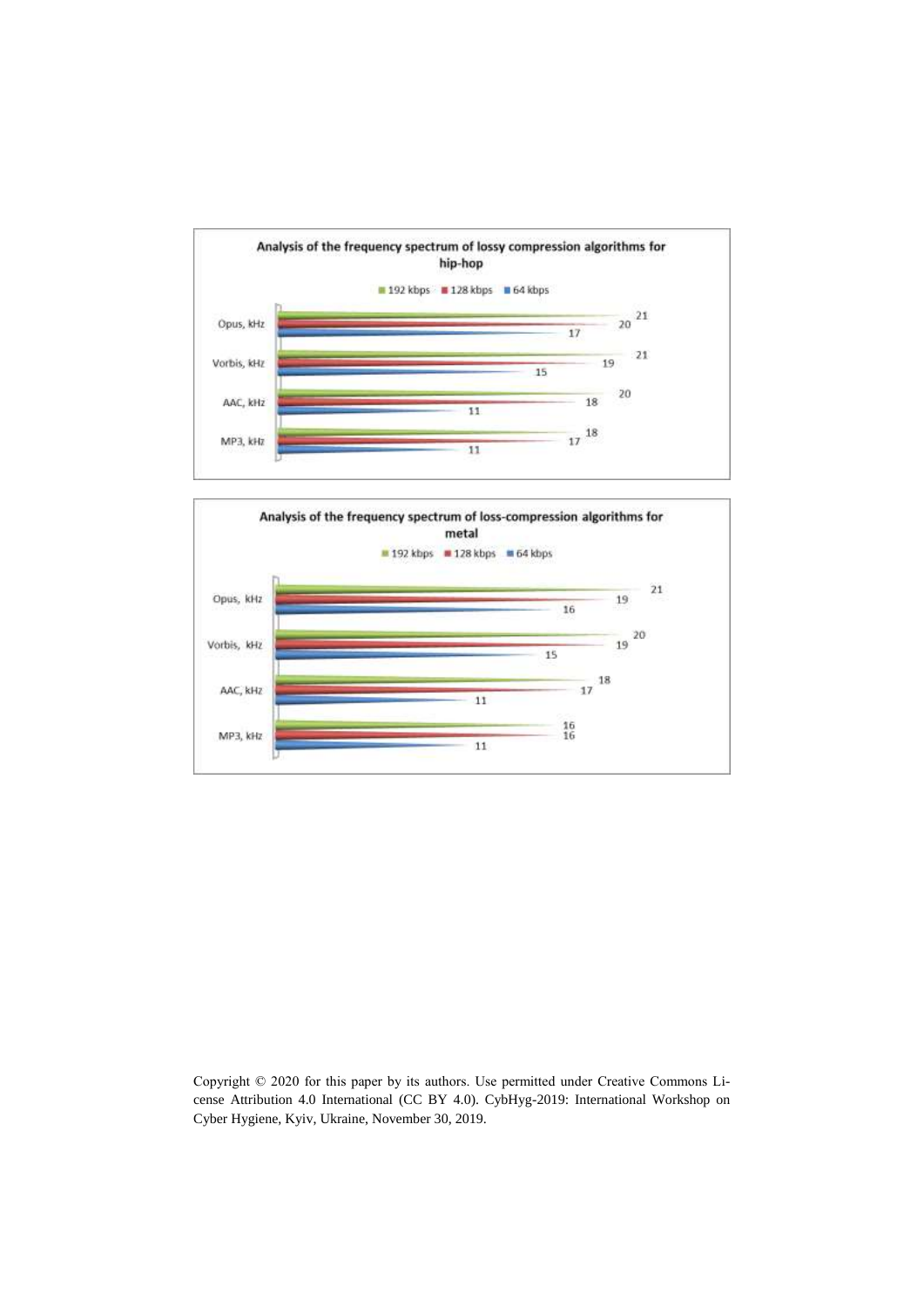

**Fig.7.** Analysis of the frequency spectrum of lossy compression algorithms for different types of music.

While comparing the codecs by listening, Xiph team received the results [8] that, in general, are the same as the obtained results. With further bitrate increase, the difference in quality between different codecs is aligned [9-13].

# **3 Conclusions and discussions**

MP3 remains a more common lossy data compression format. Its defects are complete obsolescence, absence of further support and low-quality level per bitrate compared to formats that are more modern.

AAC has not become a standard format for audio storage, even though it was designed in 1994 as a direct replacement for MP3. Its use mostly ends with the audio storage in video clips. In general, AAC provides the solution of problems related to MP3 and a fresh approach to coding tools use. In addition, the problem is that AAC is a proprietary closed format, unlike all other Ogg types. It has a lower level of quality than Opus, especially concerning the issue of transitory processes of signal dynamics.

Opus is the most prospective lossy audio compression format. The quality per bitrate is currently the best. In addition, like AAC, this codec is not accessible for storing clean audio materials. It is widely spread in the modern Internet since WebM video data format, which stores sound using Opus, is the part of HTML5 standard. Nowadays, YouTube, as many other services mainly use Opus and AAC at a lower level.

Additionally, in those cases when a minimum bitrate is needed for verbal signals and upper frequencies are not critical (phone and other) other Ogg codec, Speex, shows quite good results. Since Opus, as Vorbis follower, was designed for qualitative compression of complex broadband signals (music and other), Speex was created because of human speech transfer.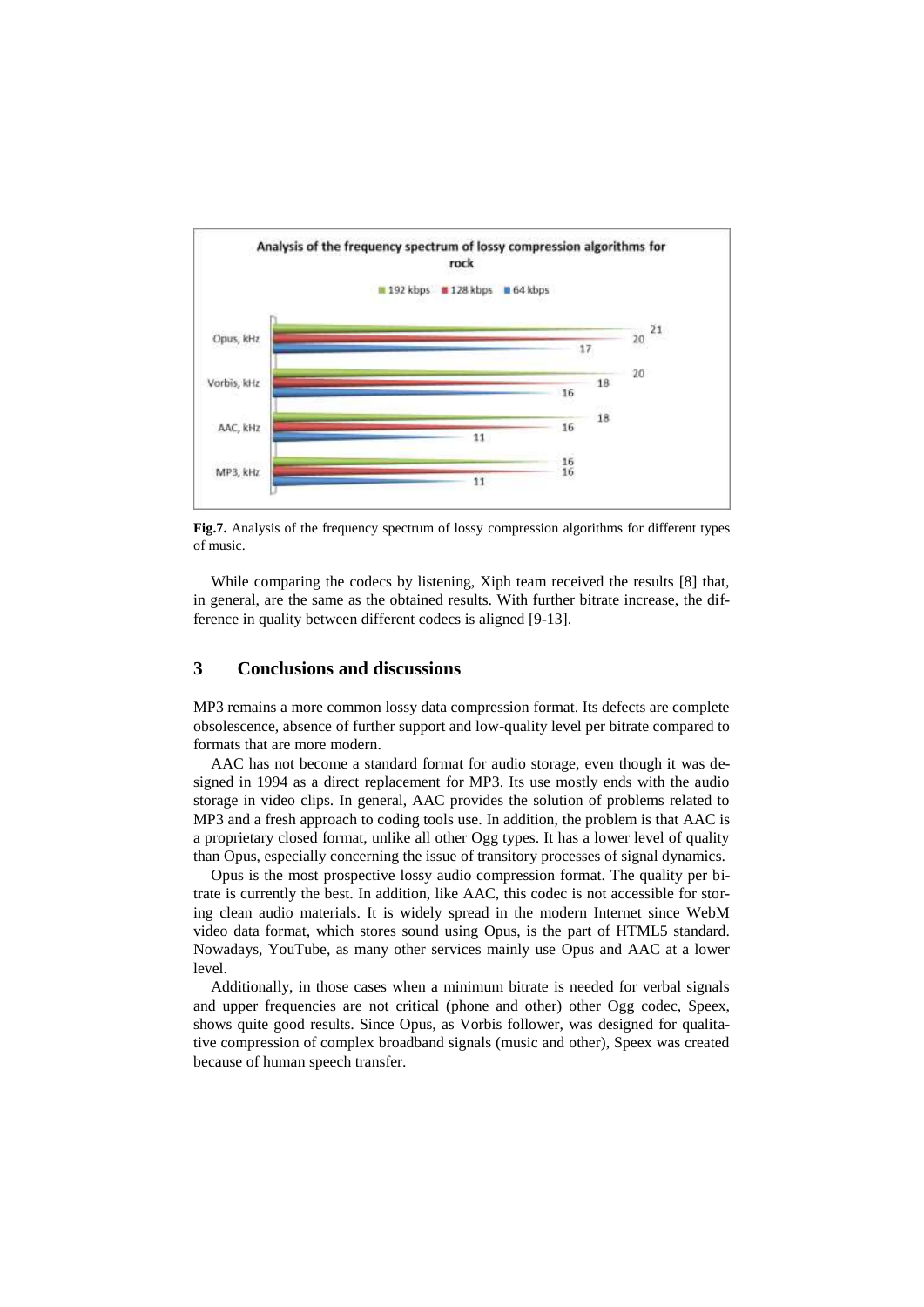The obtained results show that Opus codec has the biggest frequency range in all bitrates for all files. It can be observed that the capability to transfer high-frequency MP3 spectrum is approximately 16 kHz, while Ogg codecs are capable of the range up to 20–21 kHz at a bitrate of 192 bits. This codec has the biggest frequency range that provides the nearest reproduction value of the full frequency spectrum in comparison to non-compressed WAV with the range of approximately 22 kHz. In general, AAC codec has the third range in size, while MP3 codec moves to the bottom of the list.

Generally, while bitrate is increasing the difference between the codecs is decreasing. The principle moment here is the conditional point of "transparency".

This value is the highest for MP3 and is approximately 250 kbit/s. It is less for AAC (220–230 kbit/s) and even less for Opus (190–200 kbit/s).

# **References**

- 1. Zhurakovskyi B., Srochinskaya G. Analysis of effectiveness recognition of methods to the identification of information. Management systems, navigation and audio communication, № 1(35), pp. 114 - 117. (2014)
- 2. Finlayson R., More A.: Loss-Tolerant RTP Payload Format for MP3 Audio. Internet Engineering Task Force, 22 p. (2008). Homepage, https://www.rfc-editor.org/info/rfc5219
- 3. ISO. ISO/IEC 13818-7:1997, Information technology. Generic coding of moving pictures and associated audio information. Part 7: Advanced Audio Coding (AAC) (1997). Homepage, https://www.iso.org/standard/25040.html
- 4. Logvinov M . Fundamentals of lossy audio coding. Beta testing Opus 1.3 (2018). Homepage[, https://habr.com/ru/post/346532/](https://habr.com/ru/post/346532/)
- 5. Goodwin, M.: Primary-Ambient Signal Decomposition and Vector-Based Localization for Spatial Audio Coding and Enhancement. In Proceedings of the IEEE Conference on Acoustics, Speech, and Signal Processing (ICASSP), Honolulu, HI, USA, 15–20 April; pp. 9–12. (2007)
- 6. Bismor D., Bartnicki K.: Real-time Advanced Speech Enhancement using Low-power, Fixed-point Hardware. 2016 Signal Processing: Algorithms, Architectures, Arrangements, and Applications (SPA) IEEE Xplore Digital Library (2016). Homepage,https://ieeexplore.ieee.org/document/7763588/authors#authors
- 7. Chen, S.X.; Xiong, N.: Spatial parameters for audio coding: MDCT domain analysis and synthesis. Multimed. Tools Appl. vol. 48, 225–246. (2010)
- 8. Network Working Group. RTP Payload Format and File Storage Format for Opus Speech and Audio Codec. Opus codec. IETF (2015). Homepage, https://tools.ietf.org/html/rfc7587
- 9. Three MUSHRA-type tests performed in March 2011 at Google. Homepage,https://www.opus-codec.org/comparison/GoogleTest1.pdf
- 10. Al-Azzeh J.S., Al Hadidi M., Odarchenko R., Gnatyuk S., Shevchuk Z., Hu Z. Analysis of self-similar traffic models in computer networks, International Review on Modelling and Simulations, № 10(5), pp. 328-336, 2017.
- 11. Holub S., Khymytsia N., Holub M., Fedushko S. The Intelligent Monitoring of Messages on Social Networks. CEUR Workshop Proceedings. Vol 2616: COAPSN-2020, 2020. p. 308-317[. http://ceur-ws.org/Vol-2616/paper26.pdf](http://ceur-ws.org/Vol-2616/paper26.pdf)